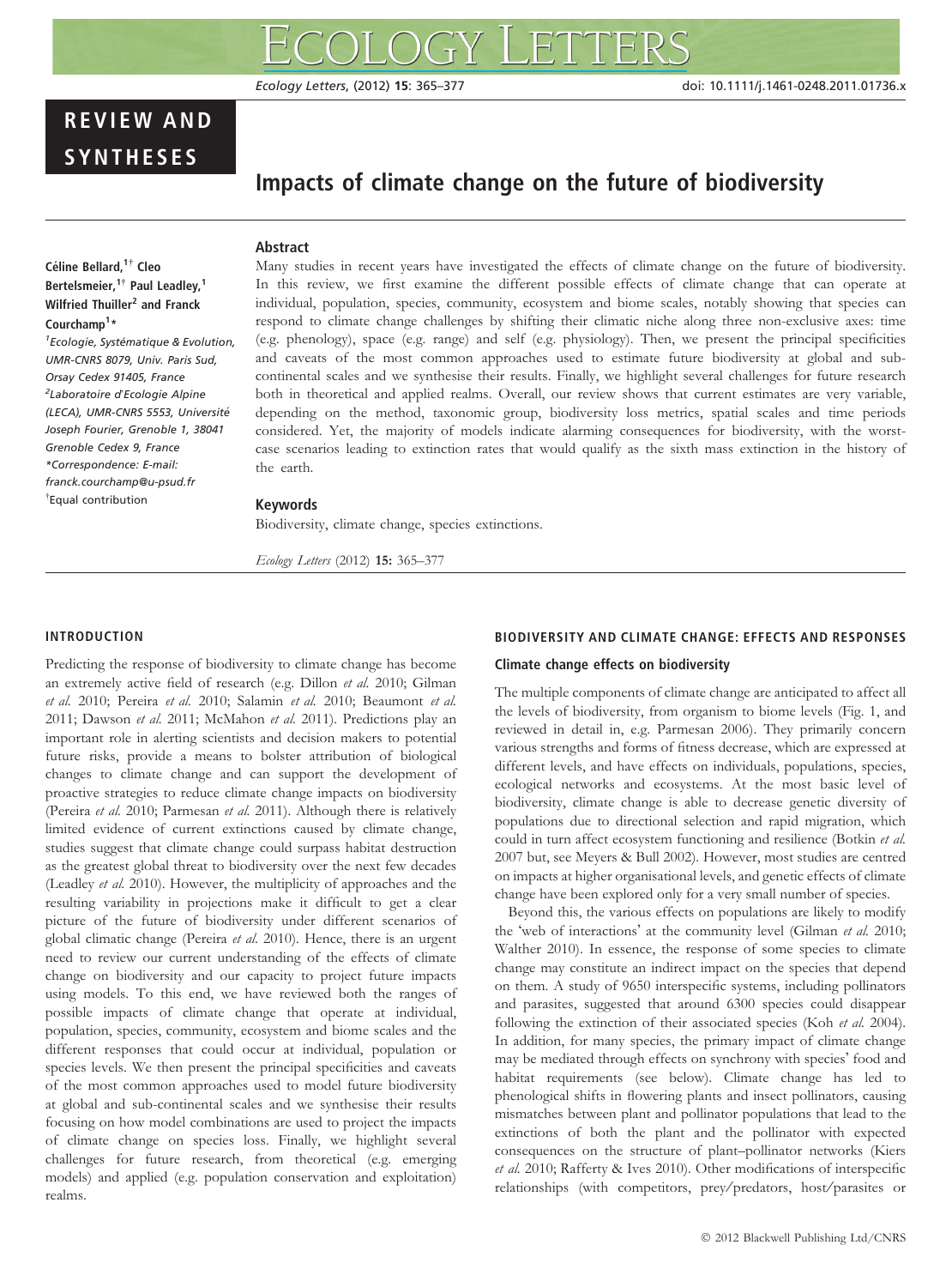

mutualists) also modify community structure and ecosystem functions (Lafferty 2009; Walther 2010; Yang & Rudolf 2010).

At a higher level of biodiversity, climate can induce changes in vegetation communities that are predicted to be large enough to affect biome integrity. The Millenium Ecosystem Assessment forecasts shifts for 5–20% of Earth's terrestrial ecosystems, in particular cool conifer forests, tundra, scrubland, savannahs and boreal forest (Sala et al. 2005). Of particular concern are 'tipping points' where ecosystem thresholds can lead to irreversible shifts in biomes (Leadley et al. 2010).

A recent analysis of potential future biome distributions in tropical South America suggests that large portions of Amazonian rainforest could be replaced by tropical savannahs (Lapola et al. 2009). At higher

Figure 1 Summary of some of the predicted aspects of climate change and some examples of their likely effects on different levels of biodiversity.

altitudes and latitudes, alpine and boreal forests are expected to expand northwards and shift their tree lines upwards at the expense of low stature tundra and alpine communities (Alo & Wang 2008). Increased temperature and decreased rainfall mean that some lakes, especially in Africa, might dry out (Campbell et al. 2009). Oceans are predicted to warm and become more acid, resulting in widespread degradation of tropical coral reefs (Hoegh-Guldberg et al. 2007). The implications of climate change for genetic and specific diversity have potentially strong implications for ecosystem services. The most extreme and irreversible form of fitness decrease is obviously species extinction. To avoid or mitigate these effects, biodiversity can respond in several ways, through several types of mechanisms.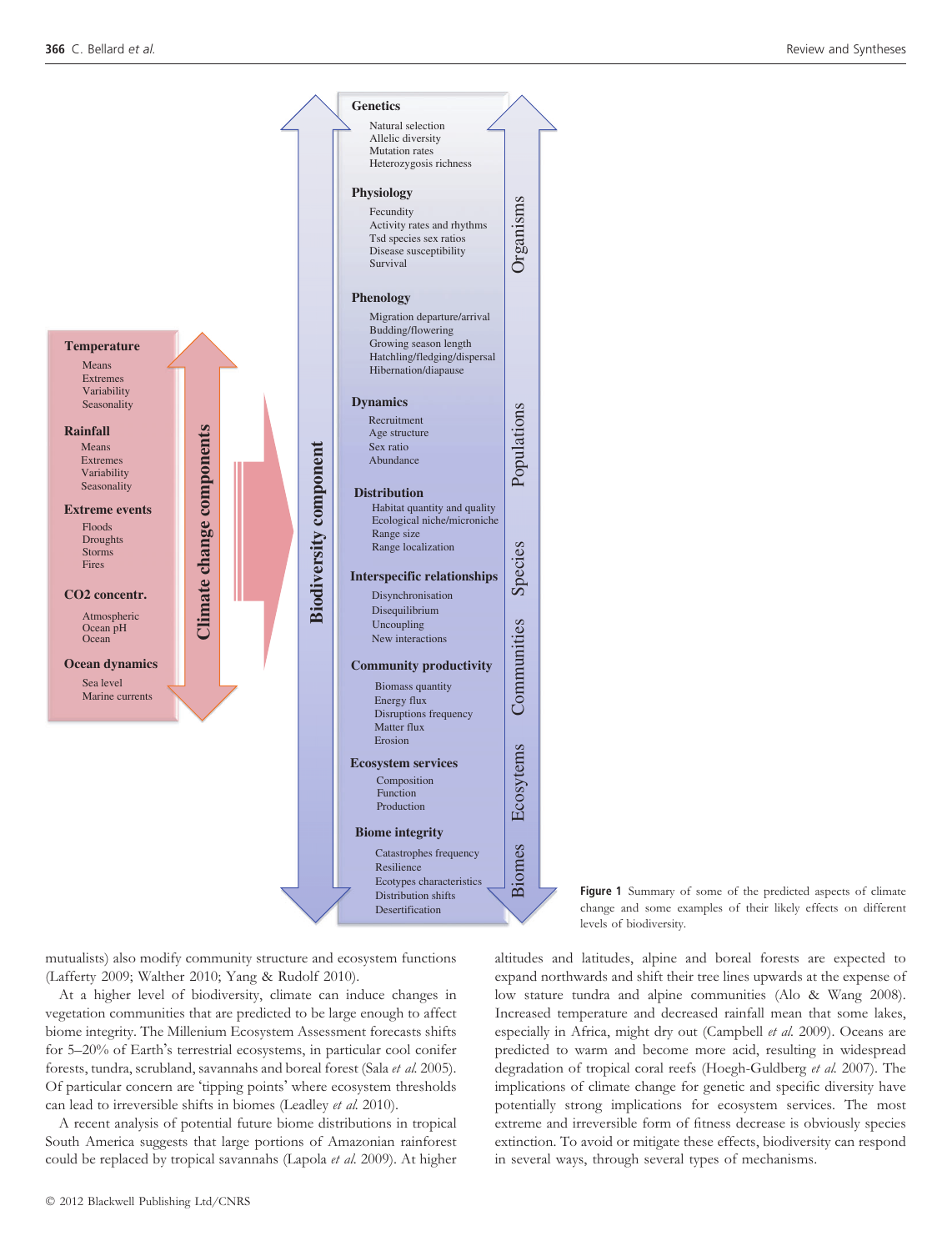

Figure 2 The three directions of responses to climate change through phenotypic plasticity or evolutionary responses : moving in space (dispersing to areas with suitable habitat or changing location on a microhabitat scale), shifting life history traits in time (adjusting life cycle events to match the new climatic conditions, including phenology and diurnal rhythms), or changing life history traits in its physiology to cope with new climatic conditions. Species can cope with climate change by shifting along one or several of these three axes.

#### Biodiversity responses to climate change

Because of climate changes, species may no longer be adapted to the set of environmental conditions in a given region and could therefore fall outside its climatic niche. As other components of the ecological niche of species are not supposed to change directly, we will hereafter refer only to climatic niches of species (i.e. the climatic components of the n-dimensional hypervolume sensu Hutchinson). To persist, individuals, populations or species must produce adaptive responses, which can be of several types, and are provided by two categories of mechanisms.

#### Response mechanisms: plastic vs. genetic

One of the crucial questions in the debate on ecological effects of climate change is whether or not species will be able to adapt fast enough to keep up with the rapid pace of changing climate (Lavergne et al. 2010; Salamin et al. 2010). Whatever the type of adaptive responses, underlying mechanisms are either due to micro-evolution (i.e. species can genetically adapt to new conditions through mutations or selection of existing genotypes Salamin et al. 2010) or plasticity, which provides a means of very short-term response (within individual's lifetimes, Charmantier et al. 2008). It may involve intraspecific variation in morphological, physiological or behavioural traits, which can occur on different time scales within the populations spatial range (Botkin et al. 2007; Chevin et al. 2010). Empirical evidence suggests that plastic contribution is often more important than genetic contribution, as observed in birds and marmots (Hoffman & Sgro 2011). On the other hand, there is increasing empirical evidence that evolution can be very rapid (Lavergne et al.

2010). This is the case for many introduced species, for which selection-driven phenotypic changes have enhanced the invasive potential (e.g. Phillips 2009). Recent experiments on evolutionary rescue also confirm that rapid evolution through mutation and selection could allow species with rapid life cycles to adapt very severe and rapid environmental changes (Bell & Gonzalez 2009).

#### Responses: along three axes

Whatever the mechanisms involved in response to climate change, species can in theory change, and changes have already been observed, along three distinct but non-exclusive axes (Fig. 2): spatial, temporal or self. The first two axes correspond to easily observable and well documented responses to global warming (Parmesan 2006). 'Self' corresponds to less visible physiological and behavioural changes that allow species to adapt to the new climatic conditions in the same spatial and temporal frame.

Spatial. First, species can track appropriate conditions in space and follow them. This is typically done through dispersion, but spatial changes are not limited to this: shifts to a different habitat at the local or micro-habitat levels are also relevant. One of the best-documented responses – from both palaeontological records and recent observations – is a spatial shift of species tracking suitable climatic conditions at the regional scale. Latitudinal and altitudinal range shifts have already been observed in more than 1000 species – especially those with high dispersal capacities like birds, insects and marine invertebrates (Parmesan 2006), leading to a reduction in range size particularly in polar and mountaintop species (Forero-Medina et al. 2010). However, individuals shift their distribution to stay in quasiequilibrium with the climatic conditions they are adapted to, but they may not be adapted to other abiotic variables such as photoperiod or novel biotic interactions (Visser 2008). In these cases, micro-evolution may be needed for them to persist (Visser 2008).

Temporal. To keep up with changing abiotic factors that show cyclic variation over time, such as temperature on a daily or yearly period, individuals can also respond to climate change through a shift in time (on a daily to seasonal basis). Phenology, i.e. the timing of life cycle events such as flowering, fruiting and seasonal migrations, is one of the most ubiquitous responses to 20th century climate warming. It has already been documented in many species (Parmesan 2006; Charmantier et al. 2008). In a meta-analysis of a wide range of species including animals and plants, the mean response across all species responding to climate change was a shift in key phenological events of 5.1 days earlier per decade over the last 50 years (Root et al. 2003). Flowering has advanced by more than 10 days per decade in some species (Parmesan 2006). These phenological changes can help species keep synchrony with cyclical abiotic factors. Yet, they can also be disruptive, by increasing asynchrony in predator-prey and insect-plant systems (Parmesan 2006), which may lead to species extinction. Temporal shifts may also occur at a small temporal scale, e.g. with behaviours or activity patterns adjusted in daily activity rhythms to match the energetic costs of a different climatic condition.

Self. Last, species can cope with changing climatic conditions by adapting themselves to the new conditions in their local range, rather than by tracking their current optimal conditions in space or time. For lack of a better term, we refer to these in situ changes that are not related to spatial or temporal changes, as changes in 'self'. Species can move along this third, 'self' axis by physiological alterations that allow tolerance to warmer or drier conditions or by behavioural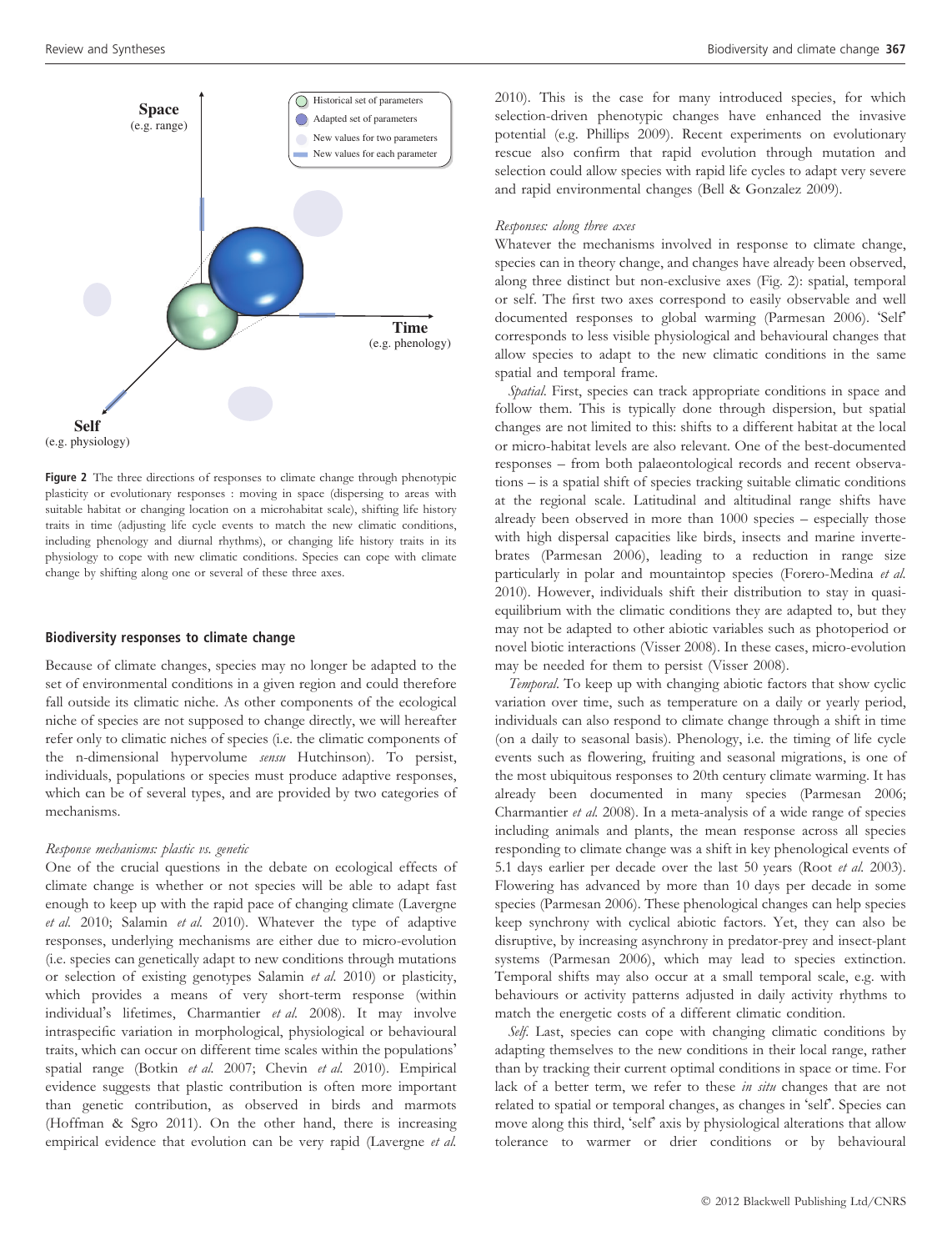modifications of their diet, activity and energy budget, for example. Although they are often less obvious than changes in time or space, some physiological responses have already been reported (Johansen & Jones 2011) during the 20th century climate change, especially from many ectotherms, as their locomotion, growth, reproduction and sex determination are temperature sensitive (Tewksbury et al. 2008). However, for many traits, plastic phenotypic responses should reach a physiological limit and 'saturate' in extreme environments. For example, body size or metabolic rate cannot increase or decrease indefinitely under sustained environmental change (Chevin et al. 2010). In this case, strong selection is needed to cope with climate change. As they remain in the same spatial and temporal frame, thereby limiting alterations of interspecific relationships, changes in self also have different consequences for ecosystem responses than do changes in time and space.

Failing to adapt along one or several of these three axes, population or species will go extinct locally or globally. There is thus a multitude of possible responses for species to cope with climate change, and in fact relatively few taxa went extinct following climate change during the Quaternary period (Botkin et al. 2007). This should help temper catastrophist predictions regarding the global effects of the current climate change on biodiversity. However, the responses of many populations are likely to be inadequate to counter the speed and magnitude of the current climate change. In addition, unlike in past periods of climate change, species have now to cope with additional threats, some of which may act in synergy with climate change (Botkin et al. 2007). As we are already facing an irrefutable biodiversity crisis, the number of species that may go extinct following climate change has become a major concern over the last few years.

### ASSESSING THE FUTURE OF GLOBAL BIODIVERSITY

Our understanding of the effects of global climate change on biodiversity and its different levels of response is still insufficiently well developed. Yet, it is enough to raise serious concern for the future of biodiversity. The most pressing issue is to quantitatively assess the prospects for biological diversity in the face of global climate change. Although several methods exist to draw inferences, starting with existing palaeontological or recent data, experiments, observations and meta-analyses (e.g. Lepetz et al. 2009), ecological modelling is the most commonly used tool for predictive studies. Progress in this field is characterised by both an extremely high pace and a plurality of approaches. In particular, there are three main approaches to projecting species loss, concentrating either on future changes in species range or species extinction or changes in species abundance. However, all three modelling approaches have so far largely focused on one axis of response (change in space), largely overlooking the importance of the other aspects. In addition, they seldom account for the mechanisms of these responses (plasticity and evolution). We briefly discuss herein the basic principles and the weakness of the models that are the most widely used at global or at large regional scales in this context, focusing on representative examples of recent work. Table 1 summarises the specific advantages and limitation of each model type.

## Biodiversity range models components

Studies modelling species' range shifts are generally based on the assumption that species niches are defined by a small set of environmental variables, i.e. the species' 'climate niche', defines the suitable climatic habitat for that particular species. These Bioclimatic Envelope Models relate current species ranges to multiple climatic variables and thereby define the climatic niche (envelope) for each species. It is then possible to project this niche for different future climate scenarios to determine the potential redistribution of the suitable climate space of the species. The extinction risks can then be calculated in different ways using species–area relationships (Thomas et al. 2004) or IUCN status (Thuiller et al. 2005). Despite a number of limitations (lack of biological process as well as methodological and theoretical issues, Soberon & Nakamura 2009), species distribution models still constitute the bulk of studies in this domain (Sinclair et al. 2010).

Shifts in distinct vegetation types, often referred to as biome or habitat shifts are often simulated with Dynamic Vegetation Models (DVM). These models forecast shifts in vegetation and associated biogeochemical and hydrological cycles in response to climate change. DVMs use time series of climate data (e.g. temperature, precipitation, humidity, sunshine days) and take into account constraints of topography and soil characteristics to simulate monthly or daily dynamics of ecosystem processes. Plant species are represented as groups with similar physiological and structural properties, termed Plant Functional Types (PFTs), which are designed to represent all major types of plants (Sitch et al. 2008). PFT distributions can then be used to estimate changes in biome or habitat ranges. Currently, DVMs are of limited use for projecting responses in biodiversity directly (i.e. the absence of animals and the limitation to c. 10 PFTs exclude direct utilisation). However, coupled with extinction models, they allow extinction risk for species to be estimated at the regional or global scale (e.g. van Vuuren et al. 2006).

#### Species loss models components

The simplest method for calculating extinction risk is to assume that species go extinct when they no longer have any suitable habitat (Jetz et al. 2007). This may underestimate extinctions because species often enter an 'extinction vortex' well before they lose their entire habitat. Yet, it could also substantially overestimate extinctions because many species have weak habitat specificity (Malcolm et al. 2006; Willis & Bhagwat 2009).

The species–area relationship (SAR), an empirical relationship between the number of species and the land area of a region, is often used to estimate extinction risk (Thomas et al. 2004). Species extinctions are calculated as a direct function of habitat loss or climate-induced range contraction based on the observation that extinction risk increases with decreasing range and population size. SAR methods may over- or underestimate species extinction risk depending on the capacity of species to persist in small populations or adapt to novel environments, and they also fail to provide a time frame in which extinctions are likely to occur (Chevin et al. 2010) because the extinction debt is not accounted for (Pereira et al. 2010). The relevance of using this relationship to project biodiversity loss is still hotly debated (He & Hubbell 2011).

The IUCN has developed criteria to assess species extinction risk for their Red List of the conservation status of plant and animal species (Baillie et al. 2004). These include 90 biological traits identified as enhancing species' vulnerability (e.g. habitat specialisation, narrow environmental tolerance, dependence on specific environmental triggers, dependence on interspecific interactions or poor ability to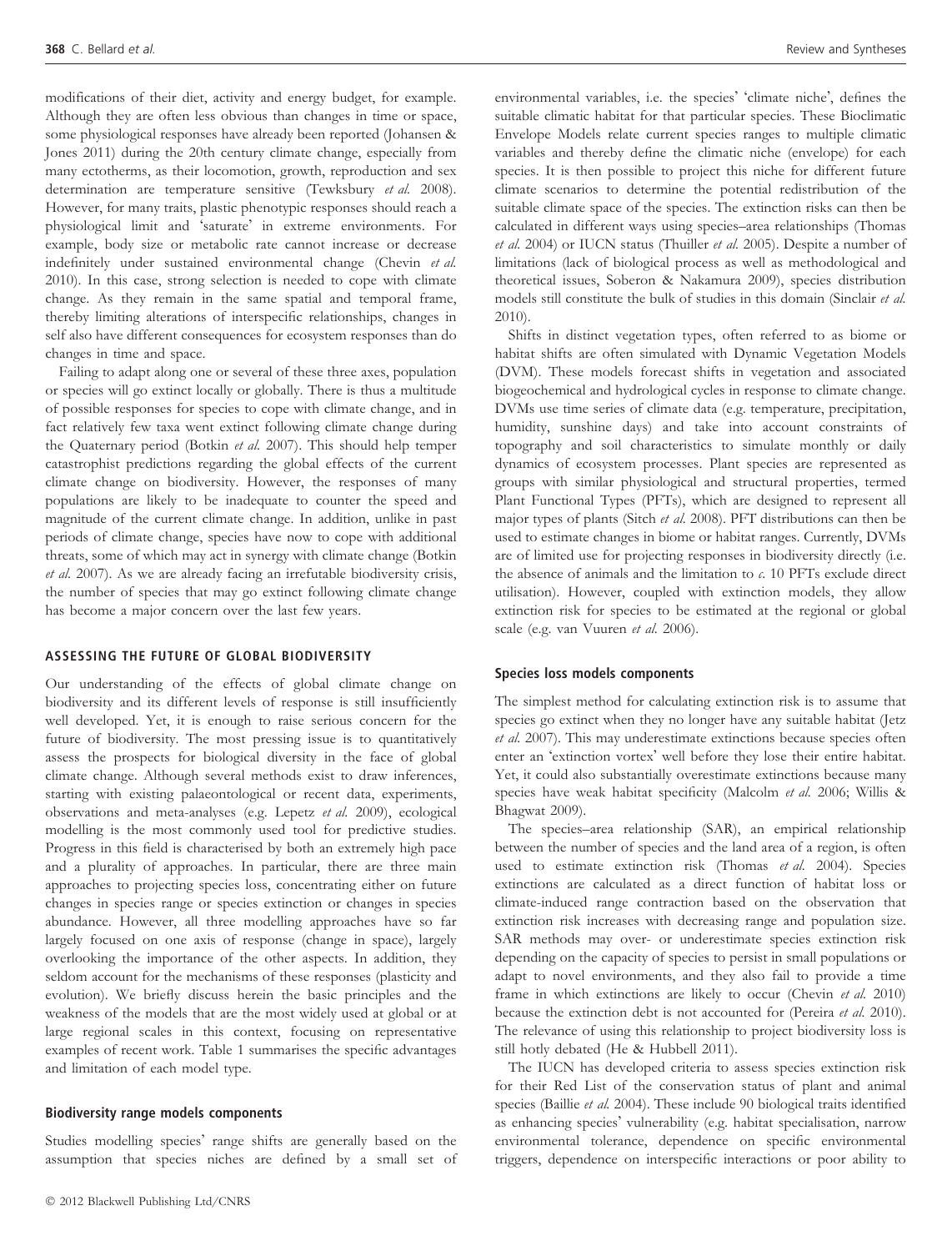|                                      | Advantages                                                                                                                                                                                                                                                 | Disadvantages                                                                                                                                                                                                                                                                                                              | Key references                                                                                                                                                             |
|--------------------------------------|------------------------------------------------------------------------------------------------------------------------------------------------------------------------------------------------------------------------------------------------------------|----------------------------------------------------------------------------------------------------------------------------------------------------------------------------------------------------------------------------------------------------------------------------------------------------------------------------|----------------------------------------------------------------------------------------------------------------------------------------------------------------------------|
| Biodiversity range model components  |                                                                                                                                                                                                                                                            |                                                                                                                                                                                                                                                                                                                            |                                                                                                                                                                            |
| Bioclimatic envelope<br>models (BEM) | Can be applied to a large number of<br>species and a variety of taxonomic groups<br>Implicitly capture many ecological<br>processes in the relationship between<br>occurrence data and spatial information<br>Require few data                             | Do not explicitly account for mechanisms that<br>mediate species range<br>May handle novel climates poorly<br>Lack temporal dynamics<br>Assume that the current distribution of a species<br>is a good indicator of suitable climate                                                                                       | Alo & Wang (2008), Araùjo et al.<br>(2011), Baillie et al. (2004), Beaumont<br>et al. (2008, 2011), Botkin et al.<br>(2007), Bradley et al. (2010),<br>Brook et al. (2008) |
| Dynamic vegetation<br>models (DVMs)  | Include the dynamics of plant growth,<br>competition and, in a few cases, migration<br>Allow the identification of future trends in<br>ecosystem function and structure<br>Can be used to explore feedbacks between<br>biosphere and atmospheric processes | Require detailed physiological data<br>Do not include plant interactions with other<br>taxonomic groups<br>Limit biodiversity to a very small number of plant<br>functional types<br>Do not take into account fine scale spatial<br>heterogeneity<br>Are not adapted for predicting species extinctions<br>at local scales | Akcçakaya et al. (2006), Anderson et al.<br>(2009), Bakkenes et al. (2002), Brook<br>et al. (2008, 2009), Campbell et al. (2009)                                           |
| Species loss model component         |                                                                                                                                                                                                                                                            |                                                                                                                                                                                                                                                                                                                            |                                                                                                                                                                            |
| Species-area<br>relationships (SAR)  | Are easy to couple with distribution<br>models because they are based on range<br>or habitat loss<br>Can be applied to a variety of taxonomic groups<br>Require few data                                                                                   | Use values of key parameters that are not well<br>constrained<br>Lack empirical evidence concerning applicability of<br>SAR for climate change or at species range level<br>Lack temporal dynamics<br>Don't account for processes influencing extinction<br>rates (e.g. population dynamics, adaptive responses)           | Alo & Wang (2008), Campbell et al.<br>(2009), Carnaval et al. (2009),<br>Charmantier et al. (2008)                                                                         |
|                                      | IUCN status methods Use a widely accepted measure of threat<br>Are simple to couple with distribution<br>models because partly based on criteria<br>of range or habitat loss                                                                               | Depend on thresholds that are somewhat arbitrary<br>Rely on sole criteria of declining range size in<br>most studies<br>Often don't respect time frame for declines<br>(i.e. 10 years or three generations in most cases)                                                                                                  | Alo & Wang (2008), Araùjo et al.<br>$(2011)$ , Chevin et al. $(2010)$                                                                                                      |
| Dose-response<br>relationships       | Are anchored in measured responses of<br>biodiversity to global change drivers<br>Can assess the impact of a wide range of<br>global change factors alone or their<br>cumulative effects<br>Can include time lags                                          | 'Undisturbed' ecosystems used as baseline are<br>difficult to define<br>Inadequately account for interactions between<br>global change drivers<br>Lack validation at large regional or global scales<br>Use metrics that are difficult to relate to common<br>biodiversity indices                                         | Bakkenes et al. (2002), Barnosky et al.<br>(2011)                                                                                                                          |

Table 1 Advantages and disadvantages of the two components of major modelling approaches used to estimate loss of biodiversity due to climate change. See Fig. 3 for illustrations of how the two components can be combined to estimate biodiversity loss

disperse to or colonise a new range, Foden et al. 2008). Recent attempts at projecting climate change impacts on biodiversity have used the IUCN status metric to obtain estimates of extinction rates based on projected range shifts (Thuiller et al. 2005), although the use of IUCN status for this purpose has also been questioned (Akcçakaya et al. 2006).

In dose–response relationship (DRR) models, observational data and experiments can be employed to generate empirical relationships between the relative importance of global drivers (dose) and changes in species loss (response).

Most models focus on species extinctions, which are only the last step of a decline in abundance and are a less immediate (although dramatic) impact of climate change. This fact has led to the development of new models that attempt to quantify the impact of human activities on species abundance (i.e. an equivalent of DRR for species abundance). Impacts on biodiversity are estimated using biodiversity indicators including mean species abundance (MSA, Alkemade et al. 2009) and Biodiversity Intactness Index (Biggs et al. 2008). For example, the GLOBIO model uses a matrix of changes in mean local species abundances following conversion between

two land use or land cover categories, derived from empirical studies (Leadley et al. 2010). These types of models use species abundances in pristine ecosystems as a baseline, and thereby provide a measure of the distance from 'naturalness' of plant and animal communities following human disturbance. Species abundance models based on plant traits and abiotic characteristics can also provide evidence of changes in ecosystem services (Lavorel et al. 2011).

There are, however, several major limitations to these models, especially concerning the indices of biodiversity derived from DRR applied to species abundance. They depend largely on the quality of the input data (of which much more is needed than in most other models), uncertainty cannot be taken into account, and they are difficult to relate to commonly used biodiversity indices (Alkemade et al. 2009).

#### Model combinations

Current modelling techniques usually incorporate a succession of one (or several) future socio-economic scenario(s), one (or several)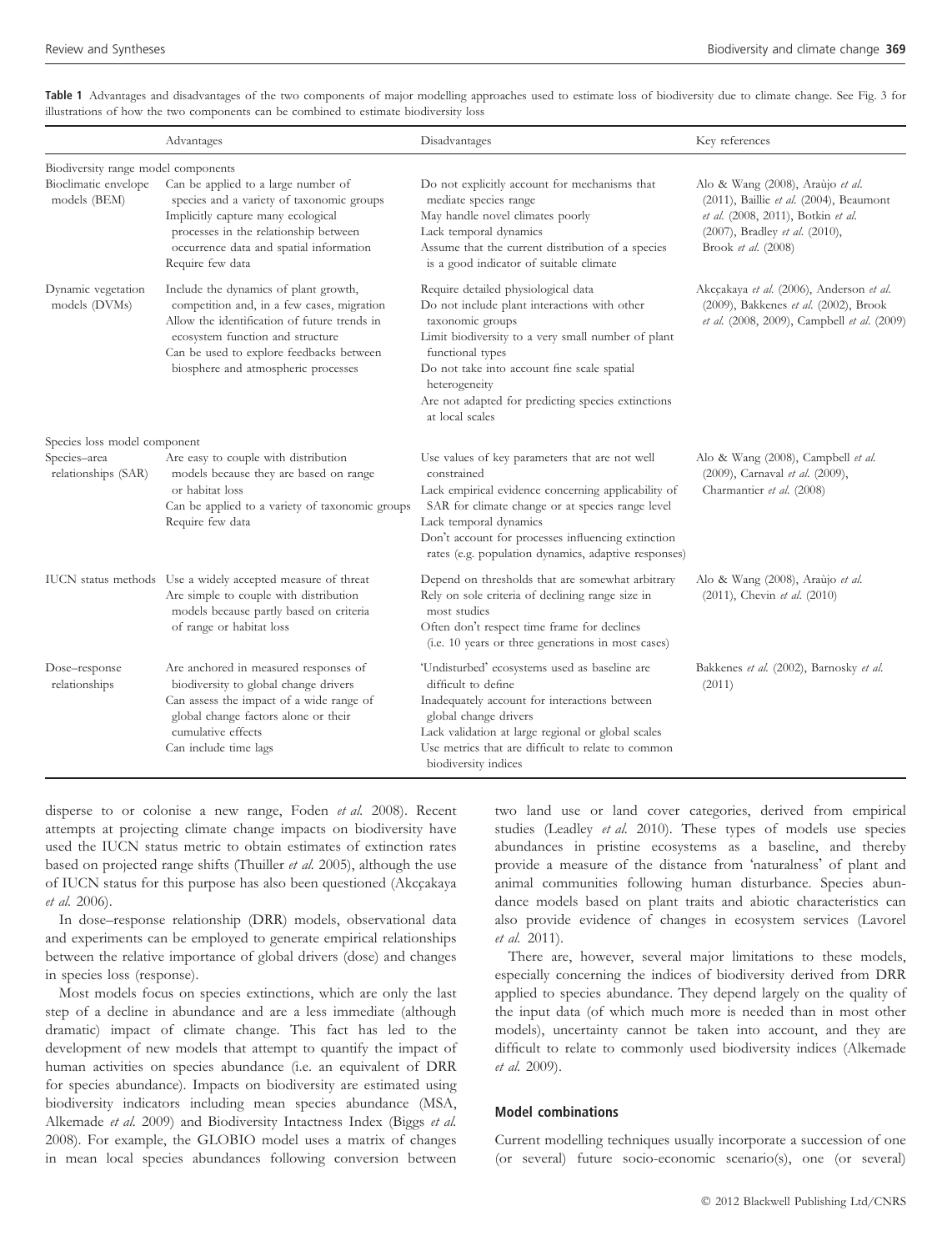

Figure 3 Examples on successive combinations of socioeconomic scenarios, projections of extinction drivers, biodiversity range or species loss models and biodiversity metrics, leading to projections of biodiversity losses following climate change. Numbers correspond to references (see Appendix S2 for details and reference list).



Figure 4 Projections of loss of biodiversity due to climate change, for different taxonomic, temporal and spatial scales. The width of the box illustrates three levels of generality: global scale and several taxonomic groups (XY), global scale and only one taxonomic group, continental scale and only one taxonomic group. The box is delimited by the upper and lower boundaries of the intermediate scenario, while maximum and minimum values of the whiskers indicate the highest and lowest biodiversity losses across all projections. This figure illustrates that the different studies (i) generally predict significant biodiversity loss and (ii) use a combination of different biodiversity metrics, taxonomic groups and spatial scale and time horizon, making generalisations difficult. Numbers correspond to references (see Appendix S2 for details and references).

extinction driver(s), one biodiversity range or species loss models (Fig. 3). They then express their projections in terms of various extinction metrics. This has generated a variety of 'model combinations' leading to a wide range of projections that are not straightforward to compare, as the underlying assumptions differ greatly. We have synthesised in Fig. 4 the results of all such projections made at a global scale either geographically or taxonomically. Despite important differences and some bias (e.g. marine biodiversity is still poorly represented), these models generally indicate that many species can be expected to decline rapidly at a global scale.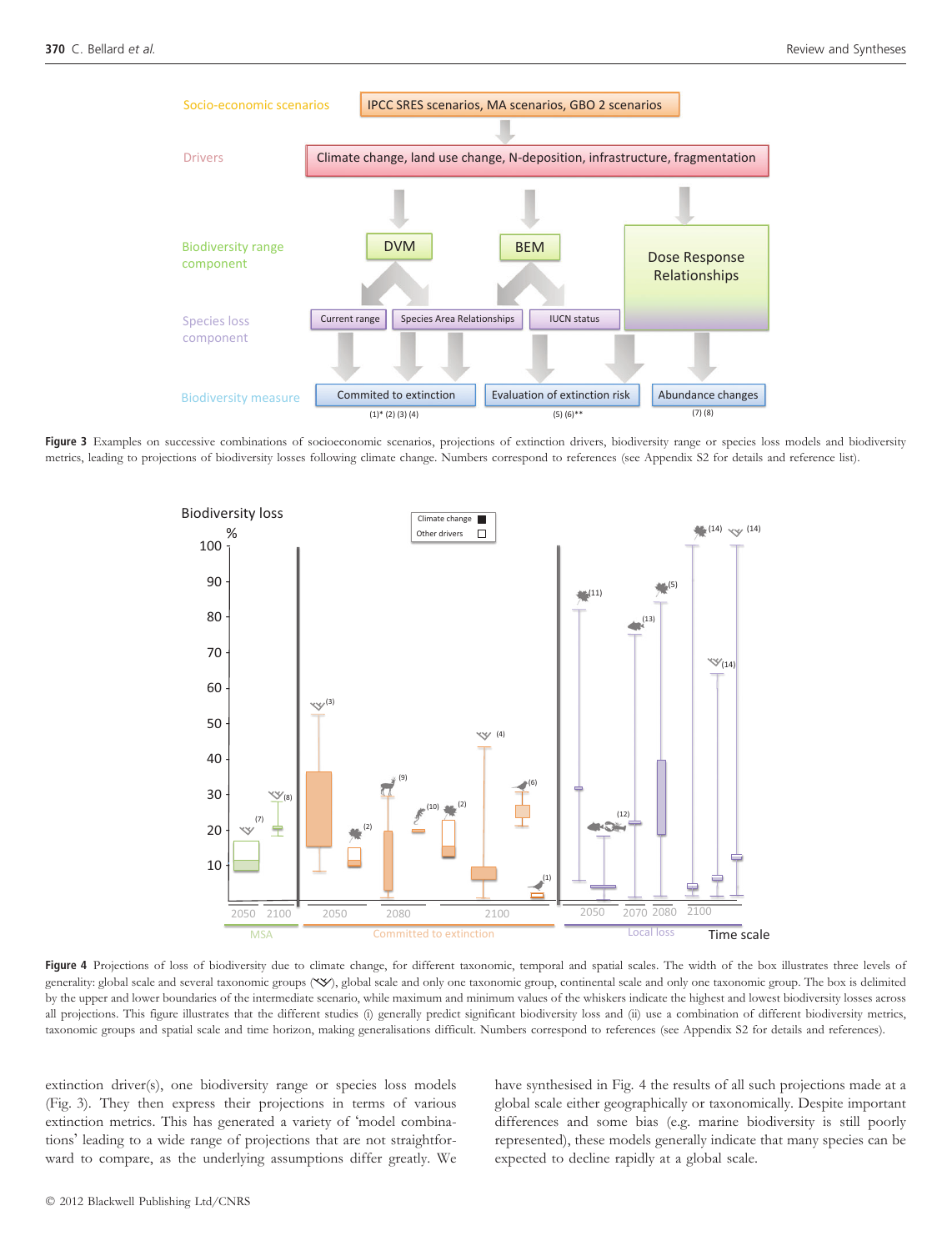Figure 5 Issues and challenges for climate change driven biodiversity loss. Examples of each are presented and discussed in the main text. The issues are in the first box, which represents the main factors of uncertainty and the direction of the likely current bias (green factors and arrow down is a likely overestimation, while red factors and arrow up is a likely underestimation; both can occur simultaneously, according to the approach taken in different studies; black factors and question marks are for unknown direction of misestimation; double arrow means very large expected effect). Challenge types range from quantitative (such as increasing the number of studies and the quantity of available data, or extend the focus of studies to include more factors) to more qualitative ones (developing new tools and progressing in resolving complexity).

#### **Challenges Issues Quantitative ? Climate scenarios** . . . . . . . . **Scale choice** Multiply studies **Positive effects**  $\mathbf{z}$  $\bigcirc$ **Biodiversity** Gather more data **Biodiversity studied loss ?** (Number of species, taxonomy bias , type of biodiversity) **AND ?** Extend study focus **Species responses** 77 ومحتجب والمناقة (dispersal abilities, adaptative capacity, extinction debt, species vulnerability) Develop new tools **Resource/biotic factors**  $\mathcal{P}_{\mathcal{P}}$ (Resources, Co-extinctions) ۳Ś **Ecosystems issues** (Tipping points) Handling complexity **Other drivers**  (Synergies) **Qualitative**

#### Projections of species loss

The field of climate change biology has thus followed several distinct and independent lines of model development (Fig. 3). This is potentially advantageous, as the convergent predictions can be regarded as an indication of robustness. In essence, the results show that local species extinctions cover an extremely large range, with some areas experiencing virtually no losses and others facing nearly complete loss of current species. High local losses can concern relatively large areas; for example, Bakkenes et al. (Bakkenes et al. 2002) estimated that more than 16% of European landmass would have local species losses exceeding 50% by 2050. This must be distinguished from projections of species extinctions at the global level, which are unsurprisingly lower than at the local level, since local extinctions do not necessarily lead to global extinctions. Nevertheless, even these global estimates suggest major losses of biodiversity due to global climate change that are generally higher than current rates of loss and far higher than rates of species extinctions documented in the fossil record (Pereira et al. 2010; Barnosky et al. 2011). For example, one of the earliest global studies estimated that by 2050 15–37% of species are committed to extinction under intermediate climate warming (Thomas et al. 2004). Birds are projected to be particularly sensitive to climate change. Two studies have calculated losses by 2100 due to climate change: these range from less than 0.3% of the world's 8750 species of land birds would be committed to extinction (Jetz et al. 2007) and up to 30% of the 8400 land bird species in the Western Hemisphere could go extinct (Sekercioglu et al. 2008). Regarding the vulnerability of 25 major biodiversity hotspots, Malcolm and colleagues suggested that the extinctions of endemic species could reach 39–43% under in worst-case scenarios, representing the potential loss of 56 000 endemic plant species and 3700 endemic vertebrate species (Malcolm et al. 2006).

Studies based on changes in species abundance generally predict an erosion of biodiversity in the same order of magnitude as species extinction models do, i.e. losses of 11–17% of MSA by the end of the century (Alkemade et al. 2009). Using data from 9856 birds, 6222 amphibians and 799 coral reefs, the IUCN forecasted that  $c$ . 35% of the world's birds,  $52\%$  of amphibians and  $71\%$  of warm water reefbuilding corals are particularly susceptible to climate change (Foden et al. 2008). Variability in local extinctions is significantly higher than in global extinctions projections. Indeed, in some regions the species composition will not change at all and in others almost all species will be lost following climate change. Estimated losses of riverine fish richness at a local scale vary considerably between 0 and 75% according to the river considered (Xenopoulos et al. 2005). Similarly, estimated local losses of plant diversity in Europe range from 2 to 84% of species lost per pixel (Thuiller et al. 2005).

Overall, the diversity of taxonomic groups studied, of biodiversity loss metrics, of spatial scales and time periods render complex and uncertain comparisons between these studies. In addition, the large array of modelling techniques further complicates the comparisons. Moreover, several studies assess the combined effects on future biodiversity of both climate change and land use, making it difficult to distinguish the effect of each. Finally, there is growing concern that the underlying assumptions of all of these models could lead to large over- or underestimations of potential species losses (Pereira et al. 2010; Dawson et al. 2011). These are summarised in Fig. 5. As an example, a recent study suggests that the realised effects of climate change might far exceed the current predictions (Maclean & Wilson 2011). Based on a global multi-taxa meta-analysis of recorded ecological responses, they estimated that the mean observed extinction risk by 2100 is systematically higher than the mean predicted extinction risk across the theoretical studies considered in the meta-analysis: 12.6% in plants (vs. 4% predicted), 9.4% in inverte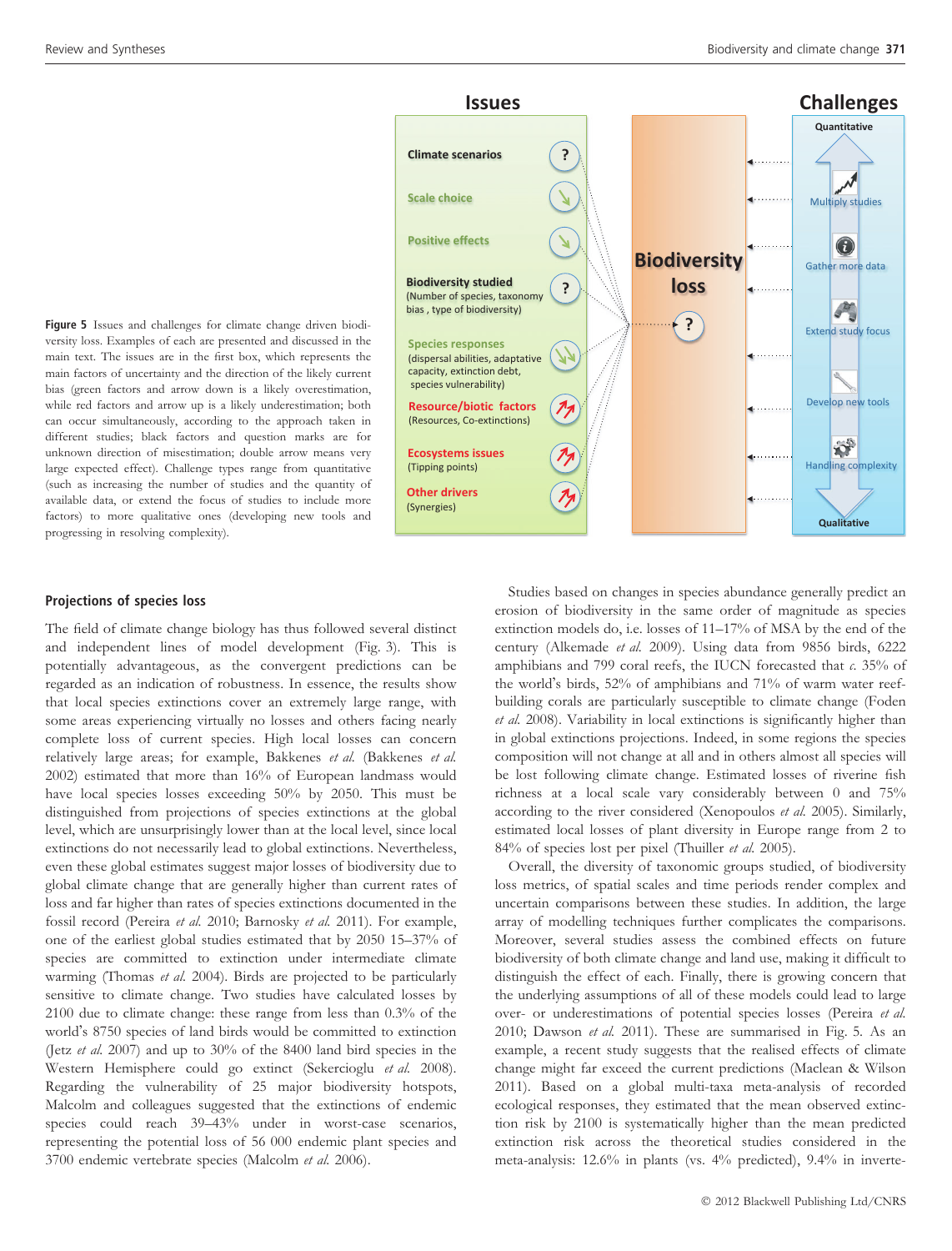brates (vs. 7.2% predicted) and 17.7% in vertebrates (vs. 12.4% predicted). Overall, these estimates of biodiversity loss are obviously a major concern.

#### WHAT FURTHER IMPROVEMENTS ARE NEEDED?

Climate change ecology is still in its infancy, and tremendous improvements are made rapidly in virtually all aspects of this emerging field. Critical requirements to be able to predict future trends include the need to study a much larger part of biodiversity, to overcome several major model limitations, to account for co-extinctions and other major drivers of biodiversity loss and to validate models by comparing projections with observations. These limitations are detailed below. Figure 5 provides a summary of the directions in which each of these weaknesses is likely to affect the current projections on biodiversity loss, as well as the major types of challenges that have to be faced to overcome these uncertainties.

#### Climate scenarios

Climate scenarios depend on a wide range of socio-economic storylines for greenhouse gas emissions in the future, including the Special Report on Emissions Scenarios Millenium Assessment and Global Biodiversity Outlook scenarios (Pereira et al. 2010), and on a broad suite of General Circulation Models used to calculate climate change for given trajectories of greenhouse gas emissions. This means that the projections of species loss can yield highly contrasting results depending on the choice of combinations of emissions scenarios and climate models, independently of the model of biodiversity response that is used (Beaumont et al. 2008). In addition, internal climate model variability could result in greater differences in projected species distributions than variability between climate models (Beaumont et al.  $2007$ ). In addition,  $4-39%$  of the world's landmass will experience combinations of climate variables that do not currently have equivalent values anywhere on the globe (so called no-analogue climates, Williams et al. 2007). One key challenge is to provide robust and credible uncertainty intervals for all model outcomes and, if possible, to reduce them.

## Scale choice

The choice of the spatial resolution scale is probably one of the most important factors generating variability. For example, a coarse, European-scale model (with  $10' \times 10'$  grid cells) predicted a loss of all suitable habitats during the  $21<sup>st</sup>$  century, whereas a model using local-scale data ( $25 \times 25$  m grid cells) predicted persistence of suitable habitats in up to 100% of plant species (Randin et al. 2009). These differences are probably explained by the failure of coarser spatial scale models to capture both local topographic diversity and habitat heterogeneity (Luoto & Heikkinen 2008; Randin et al. 2009). On one hand, global models can be used for a large number of species but focus on one type of species' response and therefore lack biological realism. On the other hand, population or species models provide insight into a very limited range of species, typically at regional scales (i.e. adaptation phenology, dynamic population) but cannot provide global scale trends. This is a classical trade-off between precise smallscale models and coarse large-scale models that lack biological realism (Thuiller 2003).

#### Positive effects

Climatic changes could also have positive effects on biodiversity. For instance, more clement temperatures and increased  $CO<sub>2</sub>$  are likely to be beneficial to many plants, resulting in an acceleration of biomass production. Milder winters might increase survival of many currently threatened species in temperate regions. Increased precipitation may also benefit some plant communities and species depending on them. Moreover, several studies reported detrimental effects of climate change on biological invasions (e.g. Peterson et al. 2008). Although few studies report beneficial effects of global changes on biodiversity, they certainly exist and add to the difficulty of getting a clear overview of the effects of climate changes on the biodiversity of our planet.

#### Biodiversity measures

Even in the most ambitious studies, the range of species studied always represents a small percentage of known biodiversity. All studies are taxonomically biased, as they generally concentrate on a few conspicuous taxonomic groups such as plants, mammals and birds (Thuiller et al. 2011), with a particularly strong bias towards terrestrial vs. marine biodiversity. However, it is generally recognised that the vast majority of biodiversity in terms of species richness, evolutionary divergence, biomass and even ecosystem functioning is represented by 'cryptic biodiversity', especially micro-organisms and insects (Esteban & Finlay 2010). Similarly, there are important biases in data collection both across regions and ecosystems (McMahon et al. 2011). Furthermore, most studies focus on species richness, because it is thought to influence the resilience and resistance of ecosystems to environmental change. However, a few studies have explored the impact of climate change on functional (Thuiller et al. 2006) and phylogenetic diversity (Thuiller et al. 2011), and the effects on genetic diversity are only beginning to be explored. Moreover, it is likely that different levels of diversity are affected differently by climate change, so these should be evaluated in parallel to provide a broad picture of biodiversity response to climate change (Devictor et al. 2010).

In addition, there are different indicators of biodiversity change, such as the number of species 'committed' to extinction (Thomas et al. 2004; Pereira et al. 2010), extinction risk (Thuiller et al. 2005), or change in abundances (Alkemade et al. 2009; Leadley et al. 2010). The number of species 'committed' to extinction is probably not the most appropriate metric to forecast the future of biodiversity because the extinction debt could vary from decades to centuries (Kuussaari et al. 2009). A complementary metric of biodiversity can be changes in MSA, which is an index defined as the mean abundance of original species relative to their abundance in undisturbed ecosystems. As extinction is only the last step in the process of species decline, the MSA can provide a metric to evaluate ecosystem degradation. In addition, we need new approaches to predict the impacts of climate change at the community level (i.e. Mokany & Ferrier 2011). Currently, neither the estimates of species losses nor of the qualitative impacts on ecosystem functioning and services are satisfactory to give a global overview of the impacts of climate change (Dale et al. 2010).

#### Limitations of predictive tools

Each of the modelling approaches reviewed has methodological, spatial and temporal limitations that constrain their predictive power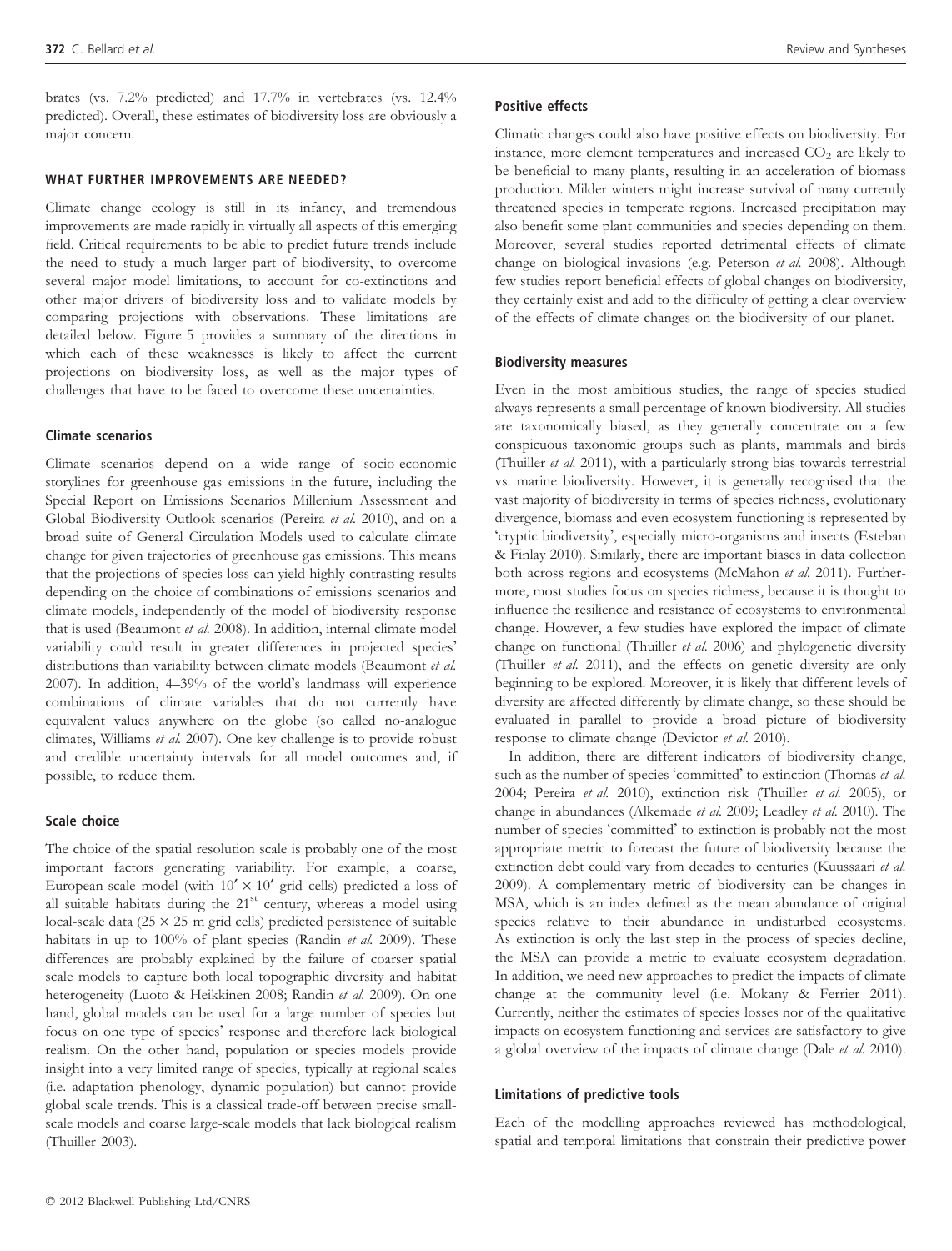(e.g. McMahon et al. 2011). In general, models do not take into account the multiple responses of species to climate change, but rather focus mainly on one axis, spatial shifts of potential habitat (Fig. 2). The temporal and the physiological responses are generally overlooked, as are the genetic and plastic capacity of species (Lavergne et al. 2010; Salamin et al. 2010). In addition, species are commonly considered as static and independent entities, although their dynamics and their role in ecological networks are both known to be essential. However, a new generation of models is emerging that focuses on more realistic biological hypotheses and meets some of the challenges posed by each limitation (e.g. Thuiller et al. 2008; Brook et al. 2009; Gallien et al. 2010).

### Species responses

Current global extinction models make very coarse assumptions about species responses. For example, the dispersal capability is a major issue for projections of future biodiversity. Until recently, models often addressed dispersal issues by using two extreme assumptions of either unlimited or no species dispersal (Thomas et al. 2004). This is clearly convenient for practical purposes, but most species are between these extremes. In addition, exceptional occurrences of longdistance dispersal are thought to have helped past species surmount prehistoric climate changes (Dawson et al. 2011 and references therein). Although rare, these events are of crucial significance in the current context, as they could in many cases make the difference between species survival and extinction, especially as human-mediated long-distance dispersion is now common for many organisms.

Inherent differences in vulnerability are not always taken into account when making large-scale correlative predictions of the future of biodiversity. Indeed, most models work under the very strong hypotheses that species currently live in an optimal climatic niche and that they cannot survive if there is a change in the climatic conditions that contribute to define this niche. Such a hypothesis amounts to overlook the potential of adaptability of species. Numerous studies have shown that species are capable of fast responses through phenotypic plasticity or microevolution (Lavergne et al. 2010). Before being able to forecast species trajectories with some credibility, we therefore need to assess properly the vulnerability of species (including exposure, sensitivity, adaptive capacity and migration potential), habitats and regions to different components of climate change (Dawson et al. 2011; McMahon et al. 2011). Despite growing evidence for rapid adaptive evolution in response to climate change, the consequences of such evolution on species persistence remain to be explored (Lavergne et al. 2010). Currently, more flexible models of micro-evolutionary processes combine population-based information with phylogenetic comparative methods to provide an estimation of the evolutionary potential (Salamin et al. 2010). Moreover, populations can be locally adapted to specific climatic conditions and therefore, models treating a species as a single homogeneous unit might be flawed. Consequently, studying under which circumstances losses in genetic and species diversity at local to regional scales occurred in the past could improve models outputs (Dawson et al. 2011; McMahon et al. 2011).

#### Population and metapopulation dynamics

An inherent property of current global extinction models is that they do not take into account population or metapopulation dynamics that determine species distributions, population structure and extinction risk at a local scale. Models are often based on habitat reduction and do not offer a mechanism by which the species' fitness is reduced and ultimately led to extinction. Recently, new mechanistic niche models have endeavoured to estimate key fitness components such as survival, growth, development and reproduction as a function of species attributes (i.e. physiology, phenology, behaviour) that vary with climatic conditions (Kearney et al. 2010).

Currently the probability of extinction is based on a projection of suitable habitats entirely lost (species will be committed to extinction) or partially lost (species will increase their extinction risk), although it is possible to combine niche models and abundance data (Iverson & Prasad 1998). In fact, on one side some species are more likely to go extinct because they consist of small and disconnected populations and on the other side, some species have shown compensatory changes in demographic rates following climate change (Doak & Morris 2010). The approach of population viability analysis (PVA) in this context could provide a good alternative. It is used to estimate the likelihood of a population's extinction within a given number of years through the species' demographic characteristics and environmental variability, instead of species range shifts. Only a few studies have used PVA to predict the effects of climate change on extinction risks (Keith et al. 2008; Anderson et al. 2009), in part because this approach requires data on population dynamics that are not available for most species.

In addition, physio-demo genetic models could provide the most realistic method to forecast the future of key species, as they consider simultaneously demographic (e.g. growth, rate of survival and reproduction, migration processes, environmental stochasticity), physiological (e.g. metabolic rate) and genetics parameters (heritability and norm of reaction). However, studies using physio-demo genetic models to evaluate the impacts of climate changes remain scarce (Kramer et al. 2010).

#### Co-extinctions

Whether centred on a single species or taking into account large taxonomic groups, most studies and all models have disregarded interspecific relationships such as competition, facilitation or mutualism. Beyond single-species extinctions, both direct and indirect processes can lead to cascading and catastrophic co-extinctions, also called 'chains of extinction' (Brook et al. 2008). Despite the importance of interspecific interactions, these relationships are exceptionally difficult to model; this is especially cogent in the context of lack of data on population dynamics and trophic webs (McMahon et al. 2011). As each species comes with its cortege of specific parasites and symbionts, as well as many trophic relationships, the consequences of global change on biodiversity might be substantially underestimated when focusing on species-specific extinction rates (Koh et al. 2004; Yang & Rudolf 2010). There is an urgent need not only to go beyond the single-species approach, but also to get past the species richness approach and to consider interspecific interactions, trophic webs and ecological networks (Bascompte 2009).

#### Synergies between extrinsic drivers of extinction

Research on future species extinctions has so far mostly considered a limited set of the predicted changes. For example, sea level rise has seldom been considered, although the most recent scenarios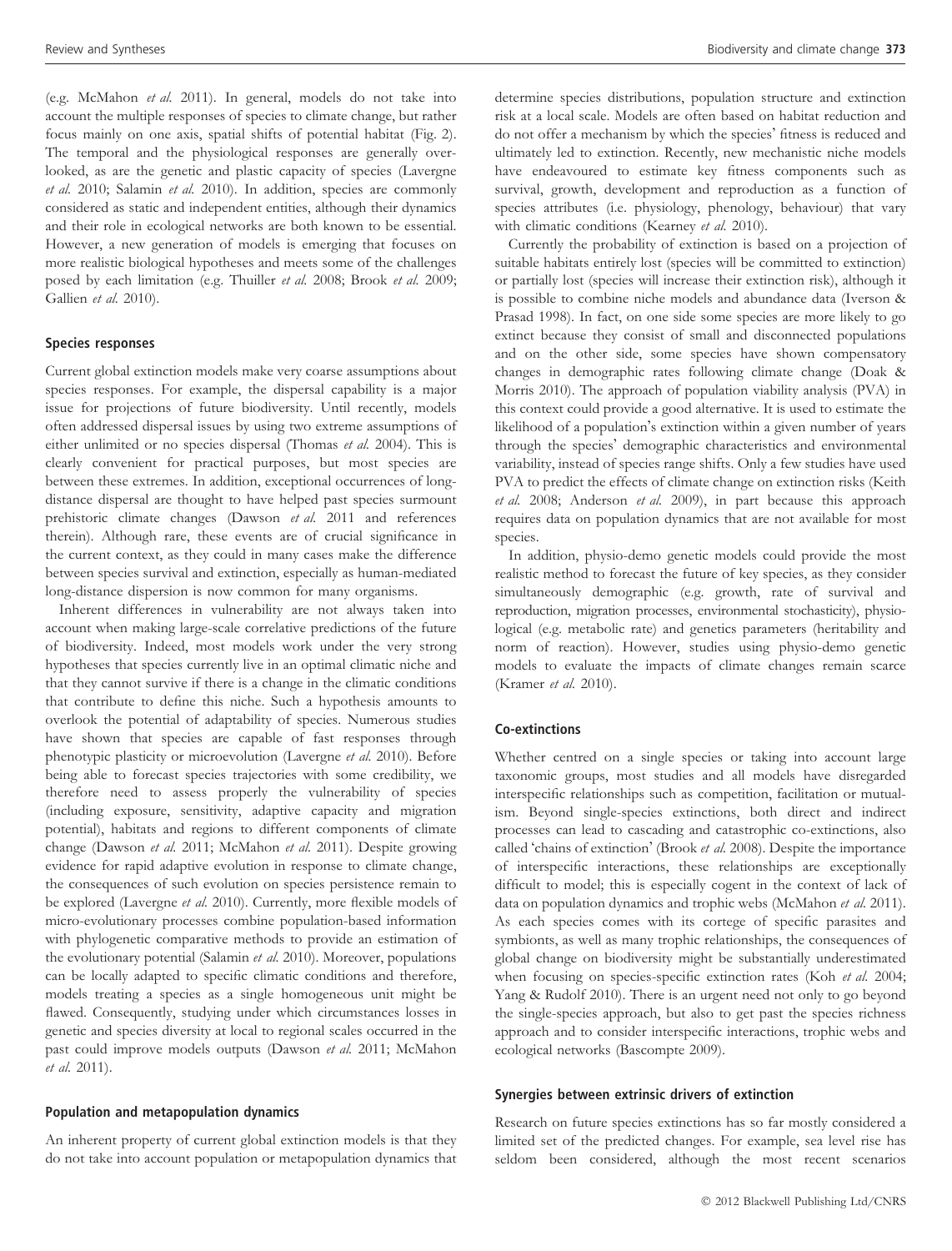projecting up to 2 m of rise by 2100 are raising new concerns for coastal and insular biodiversity (Grinsted et al. 2009). In addition, studies have mainly focused on the sole impact of climate change, sometimes considering a single additional driver (e.g. land-use change). These limitations may often lead to overly optimistic estimates. Indeed, other components of global change, such as habitat fragmentation, pollution, overexploitation and biological invasions have all been documented as major, additional threats for the future of biodiversity, with possible synergies, or reinforcing feedbacks between them (Sala et al. 2000). For instance climateinduced facilitation of invasions can occur at all stages of the invasion process (Walther et al. 2009; Bradley et al. 2010). In an experimental context, habitat fragmentation and overfishing combined with global warming have led to a decline in rotifer populations of up to 50 times faster than when either threat acts alone (Mora et al. 2007). In this case, dose-response relationship models could offer a powerful approach because they could simulate the impacts of many drivers of species extinctions.

Overall, despite important uncertainties and much conflicting imprecision, both under- and overestimating species loss, the very large underestimations due to co-extinctions, synergies and tipping points are extremely worrisome for the future of biodiversity (Fig. 5). Given the attractiveness of quantitative projections from mathematical models, it is tempting to underestimate their limitations. To minimise this risk, it is crucial to use a variety of complementary approaches, ranging from observational studies (palaeontological data, phenological responses, adaptive capacity) to field and laboratory experiments (on genetic, species and ecosystem levels) (Dawson et al. 2011).

#### BIODIVERSITY MANAGEMENT

The large variation of responses of different species necessitates the use and integration of multiple approaches to further our understanding of the impacts climate change can have on biodiversity (Dawson et al. 2011). Similarly, our responses in terms of biodiversity management ought to transcend disciplines. Beyond this, global climate change prompts several methodological issues and the implications for conservation and management of biodiversity and ecosystem services.

## Conservation of species and ecosystems

The large projected impacts of climate change on biodiversity at all levels mean that ecologists must quickly rise to the challenge of providing scientific guidance for the development of conservation strategies (Pressey et al. 2007; Araùjo et al. 2011; Dawson et al. 2011). A major role of conservation planning is to design reserve networks that protect biodiversity in situ. Currently few studies have attempted to use modelling for conservation purposes (Araùjo et al. 2011). It is increasingly important to protect the heterogeneity of habitats as well as genetic diversity within a species to sustain the capacity of a species to adapt. Also, the characteristics of protected areas, where planning has to be done decades in advance (Hansen et al. 2010), need to be reviewed under climate change. Climate modelling can help to reevaluate the current set of protected areas, their places, size, layout and design (Araùjo et al. 2011). In particular, protection should be prioritised for places that minimise the effects of climate change – like forests, which contribute strongly to local climatic conditions – as well as for climate refuges for biodiversity (Carnaval et al. 2009).

Finally, model predictions of where, when and how future risks may affect species, biomes or ecosystems could assist in identifying the most appropriate conservation measures. For instance, species or ecosystem projected to be primarily affected by climate change may require adapted measures compared to species negatively affected by land-use change that could persist through protection of their remaining natural habitat (Hannah et al. 2007). In many cases there may no longer be any overlap between a species' current range and its possible future range. As this situation will lead to extinction, climate change has been a major argument for the proponents of humanassisted colonisation (Loss et al. 2011). In this increasingly hot debate, case-by-case decisions have been advocated, based on the balance between threatened status of a species and threat of that species for the recipient ecosystem, as well as the socioeconomic context in which conservation is taking place (Richardson et al. 2009; Dawson et al. 2011). A widespread view is that an important strategy is to enhance landscape connectivity to enable species to move through a matrix of interconnected habitats to favour escapes from unsuitable climatic conditions (Hannah et al. 2007).

It is also essential to shift from a species centred focus to a holistic view encompassing species interaction networks, and other aspects of biodiversity such as functional and phylogenetic diversities (Devictor et al. 2010). Beyond these various strategies, there is a growing call to go past the predictive focus and start aiming for an integrated and unified framework to identify species vulnerability and adapt biodiversity management interventions (Dawson et al. 2011). In this regard, preventive actions are of foremost importance. For example, it should be remembered that the proportion of species extinction is a power function of the expected global warming (Hansen et al. 2010). Minimising global warming could therefore have nonlinear effects in the preservation of species from extinction, with each tenth of degree avoided saving an increasing number of species (Hansen et al. 2010). Acting to reduce global warming itself, and not only its effect on biodiversity, should remain a priority in conservation sciences. In addition, reducing other global change drivers could increase overall resilience of biodiversity in the face of climate change (Hughes et al. 2003).

#### Ecosystem services

Other aspects of biodiversity management will be affected by global change and will need adapting, including wildlife exploitation [e.g. forestry (Dale et al. 2010) or fisheries (Stram & Evans 2009)], agronomy (Howden et al. 2007), pest and invasive species control (Ziska et al. 2011) or human and wildlife disease management (Harvell et al. 2002). For example, major challenges in agronomy include the need to shift to species or varieties better adapted to particular components of climate change or to rethink strategies to control invasive and pest outbreaks, finding solutions in the increasing competition for water between the natural and the agricultural ecosystems, improving infrastructures and adapting cropping systems to meet future demands of a growing population living on poorer biodiversity resources (Howden et al. 2007).

Given the tremendous ecological impact of alien invasive species, and the expected exacerbation of invasion due to climate change (Walther et al. 2009), it is urgent to increase predictive power in this field. It is also crucial to move beyond predictions (Dawson et al. 2011) and to strengthen risk assessment, protocols of screening and of early detection, vector control and integrated management in area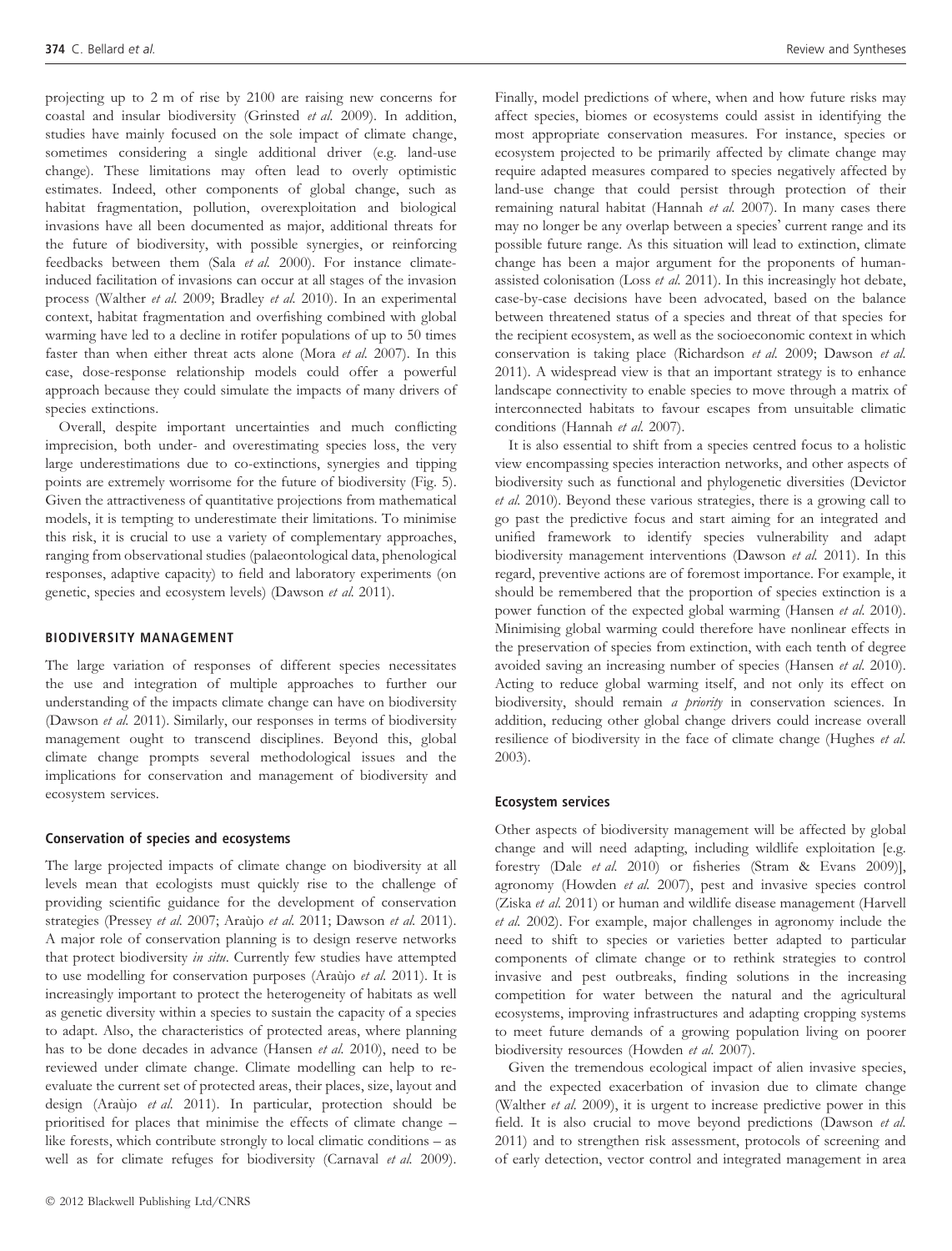and/or of invasive species that will become at higher risk following climate change. Similar efforts are imperative for other drivers of biodiversity loss, such as overexploitation or habitat destruction.

#### CONCLUSION

Ecologists are developing a better understanding of the mechanisms by which species and ecosystems can be impacted by climate change. The timing of species' life cycle events is expected to be further altered, species distributions will change radically, trophic networks will be affected and ecosystem functioning may be severely impaired, leading in the worst cases to countless species extinctions. Over the past decades, some of this understanding has been effectively translated into mathematical models that can be used to forecast climate change impacts on species distributions, abundance and extinctions. These models are characterised by their high diversity of underlying structures and assumptions, with predictions differing greatly depending on the models used and species studied. Most of these models indicate alarming consequences for biodiversity with worst-case scenarios leading to extinction rates that would qualify as the sixth mass extinction in the history of the earth (Barnosky et al. 2011). However, all current approaches have serious weaknesses. An evaluation of known mechanisms of climate impacts on biodiversity suggests that the lack of several key mechanisms in models may lead to either very large underestimations or overestimations of risks for biodiversity. Improvements in existing models and, in particular, a new generation of models must address the shortcomings of current models to reduce uncertainties. It is also crucial to improve our understanding of the vulnerability of biodiversity to climate change, to develop other predictive approaches and to go beyond predictions.

Crucially, the diversity of approaches, methods, scales and underlying hypotheses used has led to an ensemble of global quantitative predictions that can seldom be compared. Consequently, we are left with a mosaic of information that cannot provide a quantitative, coherent picture of future biodiversity loss. Yet, standardisation of future studies (of taxonomic groups, methods, time horizon, scale, etc.…), which might help decrease uncertainty, would do so at the expense of the breadth of knowledge and of a much needed innovation in this field. In this regard, a solution may come from a collective effort in conducting large meta-studies that would encompass many components of variability (biodiversity, time and space scale, models,) to both infer similarities and assess sources of inconsistency. Given its scale, such an ambitious endeavour needs an enduring cooperative effort from coordinated research groups. The long awaited Intergovernmental Platform on Biodiversity and Ecosystem Services (Perrings et al. 2011) could provide the impetus for building such national and international efforts. A major near-term target to substantially improve our understanding, predictive capacity and reactive potential will be to contribute to this new IPCC-like assessment for biodiversity and ecosystem services.

#### ACKNOWLEDGEMENT

All authors wrote the review and are grateful for the very constructive comments of five referees. The review was written while the authors were supported by various grants: CéB from the CNRS, ClB from the Région Ile-de-France (03-2010/GV-DIM ASTREA), WT and PL from the French ''Agence Nationale de la Recherche'' (ANR) with the project SCION (ANR-08-PEXT-03), WT from ANR with the project DIVERSITALP (ANR-07-BDIV-014) and from the European Commission's FP6 ECOCHANGE project (GOCE-CT-2007-036866) and FC from ANR with the project RARE(2009 PEXT 010 01).

### **REFERENCES**

- Akcçakaya, H., Butchart, S.H.M., Mace, G.M., Stuart, S.N. & Hilton-Taylor, C. (2006). Use and misuse of the IUCN Red List Criteria in projecting climate change impacts on biodiversity. Global Change Biol., 12, 2037–2043.
- Alkemade, R., van Oorschot, M., Miles, L., Nellemann, C., Bakkenes, M. & ten Brink, B. (2009). GLOBIO3: a framework to investigate options for reducing global terrestrial biodiversity loss. Ecosystems, 12, 374–390.
- Alo, C.A. & Wang, G.L. (2008). Potential future changes of the terrestrial ecosystem based on climate projections by eight general circulation models. J. Geophys. Res. Biogeosci., 113, 16.
- Anderson, B.J., Akcakaya, H.R., Araujo, M.B., Fordham, D.A., Martinez-Meyer, E., Thuiller, W. et al. (2009). Dynamics of range margins for metapopulations under climate change. Proc. R. Soc. B. Biol. Sci., 276, 1415–1420.
- Arau`jo, M.B., Alagador, D., Cabeza, M., Nogues-Bravo, D. & Thuiller, W. (2011). Climate change threatens European conservation areas. Ecol. Lett., 14, 484–492.
- Baillie, J.E.M., Hilton-Taylor, C. & Stuart, S.N.. (2004). 2004 IUCN red list of threatened species. In: A Global Species Assessment. IUCN, Gland, Switzerland and Cambridge, UK. xxiv + 191 pp.
- Bakkenes, M., Alkemade, J.M.R., Ihle, F., Leemans, R. & Latour, J.B. (2002). Assessing effects of forecasted climate change on the diversity and distribution of European higher plants for 2050. Global Change Biol., 8, 390–407.
- Barnosky, A.D., Matzke, N., Tomiya, S., Wogan, G.O.U., Swartz, B., Quental, T.B. et al. (2011). Has the Earth's sixth mass extinction already arrived? Nature, 471, 51–57.
- Bascompte, J. (2009). Disentangling the web of life. Science, 325, 416–419.
- Beaumont, L.J., Pitman, A.J., Poulsen, M. & Hughes, L. (2007). Where will species go? Incorporating new advances in climate modelling into projections of species distributions Global Change Biol., 13, 1368–1385.
- Beaumont, L.J., Hughes, L. & Pitman, A.J. (2008). Why is the choice of future climate scenarios for species distribution modelling important? Ecol. Lett., 11, 1135–1146.
- Beaumont, L.J., Pitman, A., Perkins, S., Zimmermann, N.E., Yoccoz, N.G. & Thuiller, W. (2011). Impacts of climate change on the world's most exceptional ecoregions. Proc. Natl Acad. Sci. USA, 108, 2306-2311.
- Bell, G. & Gonzalez, A. (2009). Evolutionary rescue can prevent extinction following environmental change. Ecol. Lett., 12, 942-948.
- Biggs, R., Simons, H., Bakkenes, M., Scholes, R.J., Eickhout, B., van Vuuren, D. et al. (2008). Scenarios of biodiversity loss in southern Africa in the 21st century. Global Environmental Change : Human and Policy Dimensions, 18, 296–309.
- Botkin, D.B., Saxe, H., Araujo, M.B., Betts, R., Bradshaw, R.H.W., Cedhagen, T. et al. (2007). Forecasting the effects of global warming on biodiversity. Bioscience, 57, 227–236.
- Bradley, B.A., Blumenthal, D.M., Wilcove, D.S. & Ziska, L.H. (2010). Predicting plant invasions in an era of global change. Trends Ecol. Evol., 25, 310-318.
- Brook, B.W., Sodhi, N.S. & Bradshaw, C.J.A. (2008). Synergies among extinction drivers under global change. Trends Ecol. Evol., 23, 453-460.
- Brook, B.W., Akcakaya, H.R., Keith, D.A., Mace, G.M., Pearson, R.G. & Araujo, M.B. (2009). Integrating bioclimate with population models to improve forecasts of species extinctions under climate change. Biol. Lett., 5, 723–725.
- Campbell, A., Kapos, V., Scharlemann, J.P.W., Bubb, P., Chenery, A., Coad, L. et al. (2009). Review of the literature on the links between biodiversity and climate change: impacts, adaptation and mitigation. In: CBD Technical Series  $n^{\circ}42$  (ed. Diversity SotCoB). Secretariat of the Convention on Biological Diversity, Montreal, 124 p.
- Carnaval, A.C., Hickerson, M.J., Haddad, C.F.B., Rodrigues, M.T. & Moritz, C. (2009). Stability predicts genetic diversity in the Brazilian atlantic forest hotspot. Science, 323, 785-789.
- Charmantier, A., McCleery, R.H., Cole, L.R., Perrins, C., Kruuk, L.E.B. & Sheldon, B.C. (2008). Adaptive phenotypic plasticity in response to climate change in a wild bird population. Science, 320, 800-803.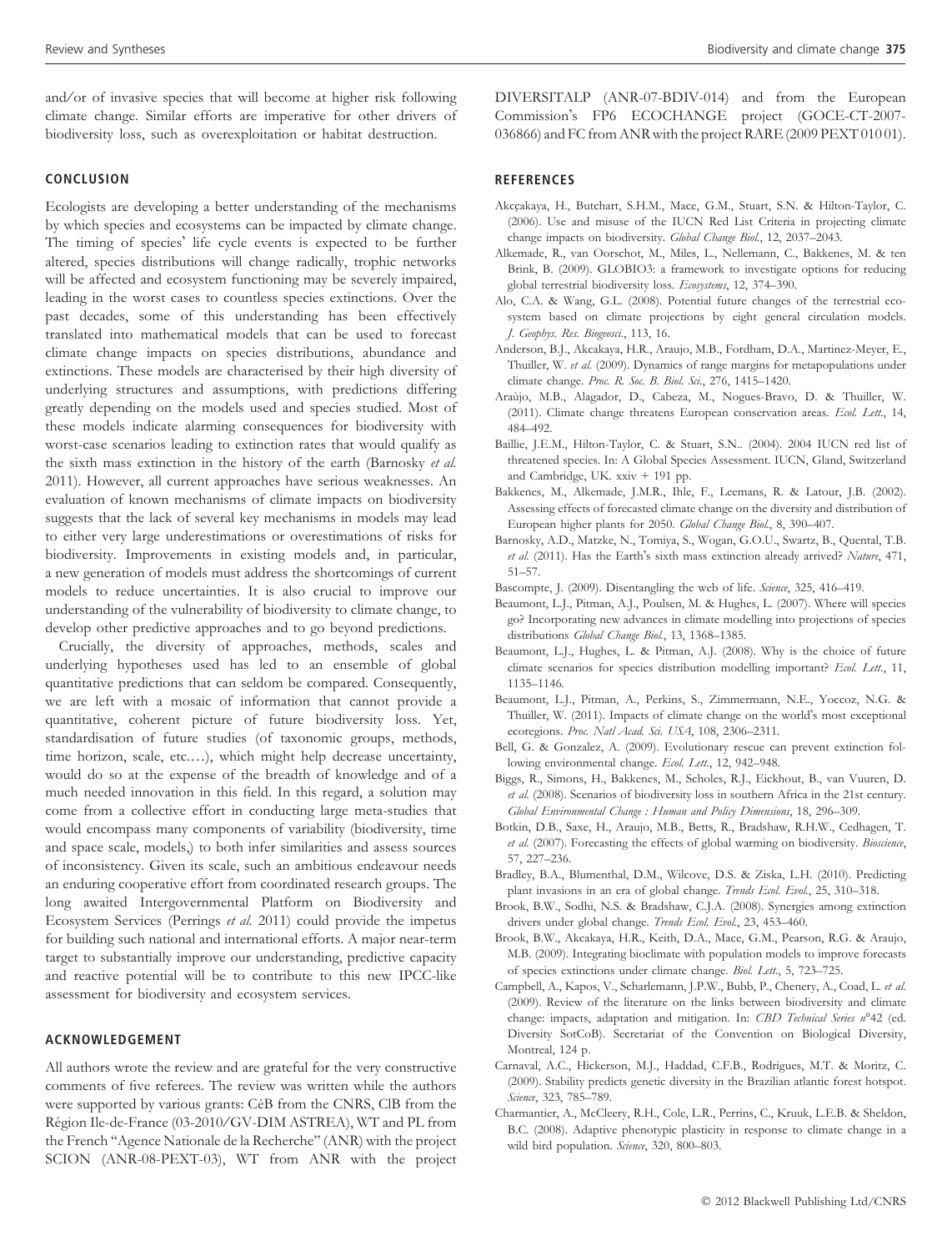- Chevin, L.-M., Lande, R. & Mace, G.M. (2010). Adaptation, plasticity and extinction in a changing environment: towards a predictive theory. PLoS Biol., 8, e1000357.
- Dale, V.H., Tharp, M.L., Lannom, K.O. & Hodges, D.G. (2010). Modeling transient response of forests to climate change. Sci. Total Environ., 408, 1888-1901.
- Dawson, T.P., Jackson, S.T., House, J.I., Prentice, I.C. & Mace, G.M. (2011). Beyond predictions: biodiversity conservation in a changing climate. Science, 332, 53–58.
- Devictor, V., Mouillot, D., Meynard, C., Jiguet, F., Thuiller, W. & Mouquet, N. (2010). Spatial mismatch and congruence between taxonomic, phylogenetic and functional diversity: the need for integrative conservation strategies in a changing world. Ecol. Lett., 13, 1030-1040.
- Dillon, M.E., Wang, G. & Huey, R.B. (2010). Global metabolic impacts of recent climate warming. Nature, 467, 704–706.
- Doak, D.F. & Morris, W.F. (2010). Demographic compensation and tipping points in climate-induced range shifts. Nature, 467, 959–962.
- Esteban, G.F. & Finlay, B.J. (2010). Conservation work is incomplete without cryptic biodiversity. Nature, 463, 293.
- Foden, W., Mace, G., Vié, J.-C., Angulo, A., Butchart, S.H.M., DeVantier, L. et al. (2008). Species susceptibility to climate change impacts. In: The 2008 Review of the IUCN Red List of Threatened Species (eds Vié, J.-C., Hilton-Taylor, C. & S.N, S.). IUCN Gland, Switzerland, pp. 1–12.
- Forero-Medina, G., Joppa, L. & Pimm, S.L. (2010). Constraints to species' elevational range shifts as climate changes. Conserv. Biol., 25, 163–171.
- Gallien, L., Munkemuller, T., Albert, C.H., Boulangeat, I. & Thuiller, W. (2010). Predicting potential distributions of invasive species: where to go from here? Divers. Distrib., 16, 331–342.
- Gilman, S.E., Urban, M.C., Tewksbury, J., Gilchrist, G.W. & Holt, R.D. (2010). A framework for community interactions under climate change. Trends Ecol. Evol., 25, 325–331.
- Grinsted, A., Moore, J.C. & Jevrejava, S. (2009). Reconstructing sea level from paleo and projected temperatures 200 to 2100 AD. Climate Dynamics, 34, 461-472.
- Hannah, L., Midgley, G., Andelman, S., Araujo, M., Hughes, G., Martinez-Meyer, E. et al. (2007). Protected area needs in a changing climate. Front. Ecol. Environ., 5, 131–138.
- Hansen, L., Hoffman, J., Drews, C. & Mielbrecht, E. (2010). Designing climatesmart conservation: guidance and case studies. Conserv. Biol., 24, 63–69.
- Harvell, C.D., Mitchell, C.E., Ward, J.R., Altizer, S., Dobson, A.P., Ostfeld, R.S. et al. (2002). Ecology – Climate warming and disease risks for terrestrial and marine biota. Science, 296, 2158–2162.
- He, F. & Hubbell, S.P. (2011). Species–area relationships always overestimate extinction rates from habitat loss. Nature, 473, 368–371.
- Hoegh-Guldberg, O., Mumby, P.J., Hooten, A.J., Steneck, R.S., Greenfield, P., Gomez, E. et al. (2007). Coral reefs under rapid climate change and ocean acidification. Science, 318, 1737–1742.
- Hoffman, A.A. & Sgro, C.M. (2011). Climate change and evolutionary adaptation. Nature, 470, 479–485.
- Howden, S.M., Soussana, J.F., Tubiello, F.N., Chhetri, N., Dunlop, M. & Meinke, H. (2007). Adapting agriculture to climate change. Proc. Natl Acad. Sci. USA, 104, 19691–19696.
- Hughes, T.P., Baird, A.H., Bellwood, D.R., Card, M., Connolly, S.R., Folke, C. et al. (2003). Climate change, human impacts, and the resilience of coral reefs. Science, 301, 929–933.
- Iverson, L.R. & Prasad, A.M. (1998). Predicting abundance of 80 tree species following climate change in the eastern united states. Ecol. Monogr., 68, 465-485.
- Jetz, W., Wilcove, D.S. & Dobson, A.P. (2007). Projected impacts of climate and land-use change on the global diversity of birds. PLoS Biol., 5, 1211–1219.
- Johansen, J.L. & Jones, G.P. (2011). Increasing ocean temperature reduces the metabolic performance and swimming ability of coral reef damselfishes. Global Change Biol., 17, 2971–2979.
- Kearney, M.R., Wintle, B.A. & Porter, W.P. (2010). Correlative and mechanistic models of species distribution provide congruent forecasts under climate change. Conserv. Lett., 3, 203-213.
- Keith, D.A., Akcakaya, H.R., Thuiller, W., Midgley, G.F., Pearson, R.G., Phillips, S.J. et al. (2008). Predicting extinction risks under climate change: coupling stochastic population models with dynamic bioclimatic habitat models. Biol. Lett., 4, 560–563.
- Kiers, E.T., Palmer, T.M., Ives, A.R., Bruno, J.F. & Bronstein, J.L. (2010). Mutualisms in a changing world: an evolutionary perspective. Ecol. Lett., 13, 1459-1474.
- Koh, L.P., Dunn, R.R., Sodhi, N.S., Colwell, R.K., Proctor, H.C. & Smith, V.S. (2004). Species coextinctions and the biodiversity crisis. Science, 305, 1632-1634.
- Kramer, K., Degen, B., Buschbom, J., Hickler, T., Thuiller, W., Sykes, M.T. et al. (2010). Modelling exploration of the future of European beech (Fagus sylvatica L.) under climate change-Range, abundance, genetic diversity and adaptive response. For. Ecol. Manag., 259, 2213–2222.
- Kuussaari, M., Bommarco, R., Heikkinen, R.K., Helm, A., Krauss, J., Lindborg, R. et al. (2009). Extinction debt: a challenge for biodiversity conservation. Trends Ecol. Evol., 24, 564–571.
- Lafferty, K.D. (2009). The ecology of climate change and infectious diseases. Ecology, 90, 888–900.
- Lapola, D.M., Oyama, M.D. & Nobre, C.A. (2009). Exploring the range of climate biome projections for tropical South America: the role of CO<sub>2</sub> fertilization and seasonality. Global Biogeochem. Cycles, 23, 1-16.
- Lavergne, S., Mouquet, N., Thuiller, W. & Ronce, O. (2010). Biodiversity and climate change: integrating evolutionary and ecological responses of species and communities. Ann. Rev. Ecol., Evol. Syst., 41, 41.
- Lavorel, S., Grigulis, K., Lamarque, P., Colace, M.P., Garden, D., Girel, J. et al. (2011). Using plant functional traits to understand the landscape distribution of multiple ecosystem services. J. Ecol., 99, 135–147.
- Leadley, P., Pereira, H.M., Alkemade, R., Fernandez-Manjarres, J.F., Proenca, V., Scharlemann, J.P.W. et al. (2010). Biodiversity scenarios: projections of 21st century change in biodiversity and associated ecosystem services. In: Secretariat of the Convention on Biological Diversity (ed. Diversity SotCoB). Published by the Secretariat of the Convention on Biological Diversity, Montreal, p. 1–132. Technical Series no. 50.
- Lepetz, V., Massot, M., Schmeller, D.S. & Clobert, J. (2009). Biodiversity monitoring some proposals to adequately study species' responses to climate change. Biodivers. Conserv., 18, 3185–3203.
- Loss, S.R., Terwilliger, L.A. & Peterson, A.C. (2011). Assisted colonization: integrating conservation strategies in the face of climate change. Biol. Conserv., 144, 92–100.
- Luoto, M. & Heikkinen, R.K. (2008). Disregarding topographical heterogeneity biases species turnover assessments based on bioclimatic models. Global Change Biol., 14, 483–494.
- Maclean, I.M.D. & Wilson, R.J. (2011). Recent ecological responses to climate change support predictions of high extinction risk. Proc. Natl Acad. Sci. USA, 108, 12337–12342.
- Malcolm, J.R., Liu, C.R., Neilson, R.P., Hansen, L. & Hannah, L. (2006). Global warming and extinctions of endemic species from biodiversity hotspots. Conserv. Biol., 20, 538–548.
- McMahon, S.M., Harrison, S.P., Armbruster, W.S., Bartlein, P.J., Beale, C.M., Edwards, M.E. et al. (2011). Improving assessment and modelling of climate change impacts on global terrestrial biodiversity. Trends Ecol. Evol., 26, 249–259.
- Meyers, L.A. & Bull, J.J. (2002). Fighting change with change: adaptive variation in an uncertain world. Trends Ecol. Evol., 17, 551-557.
- Mokany, K. & Ferrier, S. (2011). Predicting impacts of climate change on biodiversity: a role for semi-mechanistic community-level modelling. Divers. Distrib., 17, 374–380.
- Mora, C., Metzger, R., Rollo, A. & Myers, R.A. (2007). Experimental simulations about the effects of overexploitation and habitat fragmentation on populations facing environmental warming. Proc. R. Soc. B-Biol. Sci., 274, 1023–1028.
- Parmesan, C. (2006). Ecological and evolutionary responses to recent climate change. Ecol. Evol., 37, 637-669.
- Parmesan, C., Duarte, C.M., Poloczanska, E., Richardson, A.J. & Singer, M.C. (2011). Overstretching attribution. Nat. Clim. Change, 1, 2-4.
- Pereira, H.M., Leadley, P.W., Proenca, V., Alkemade, R., Scharlemann, J.P.W., Fernandez-Manjarres, J.F. et al. (2010). Scenarios for global biodiversity in the 21st century. Science, 330, 1496–1501.
- Perrings, C., Duraiappah, A., Larigauderie, A. & Mooney, H. (2011). The biodiversity and ecosystem services science-policy interface. Science, 331, 1139– 1140.
- Peterson, A.T., Stewart, A., Mohamed, K.I. & Araujo, M.B. (2008). Shifting global invasive potential of european plants with climate change. PLoS ONE, 3, 1–7.